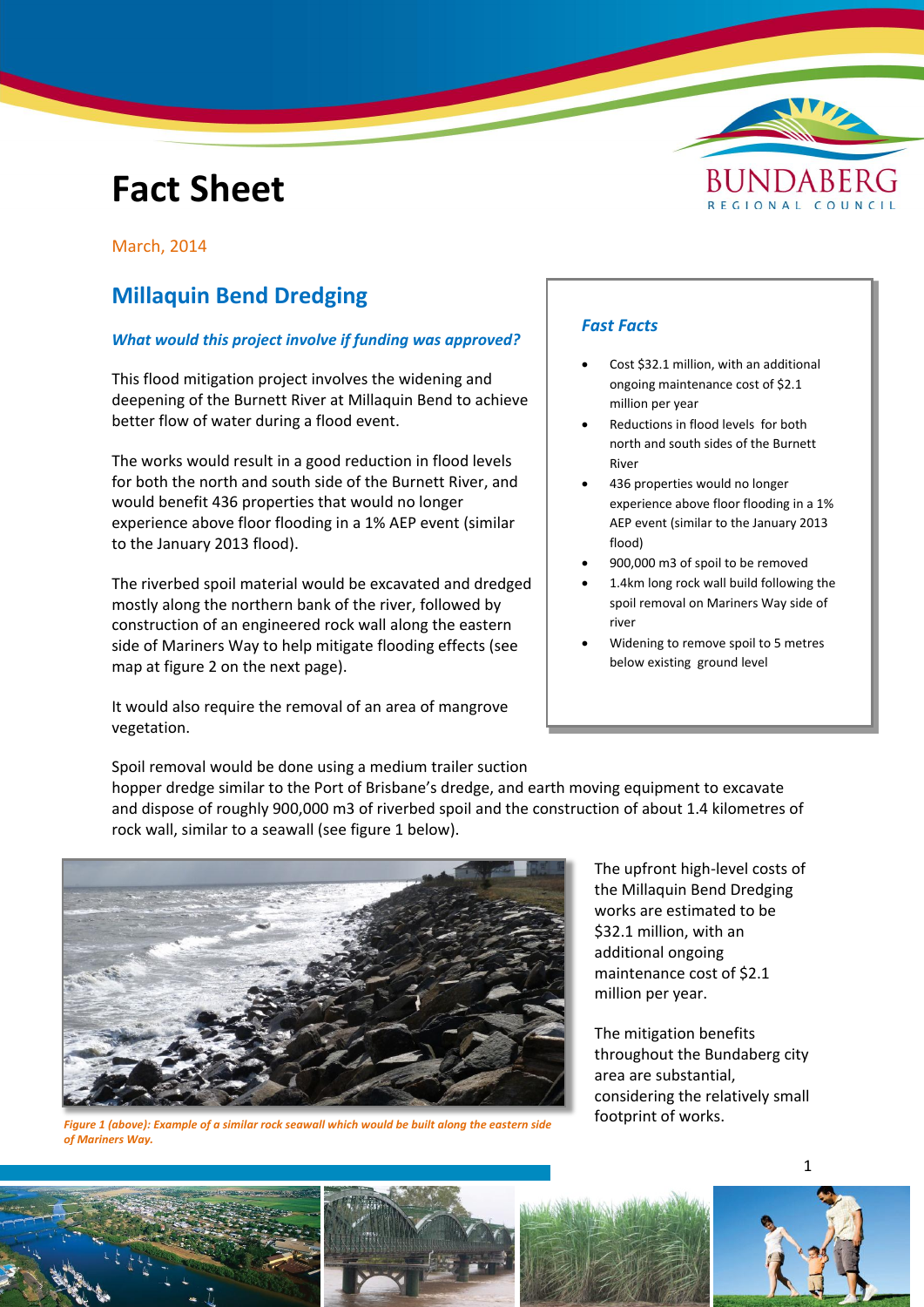



*Figure 2 (below): Location and extent of the Millaquin Bend dredging is indicated in orange*

#### *Why not dredge the whole town reach?*

The Council looked at many flood mitigation options, including levees, dredging, river widening works and diversion channels. These options were assessed using a state of the art computer model that accounts for the amount of flow in the river, the shape of the river bed and floodplain, tides, and many other factors. The options were looked at in terms of how much they can reduce the extent of flooding and the potential to save lives.